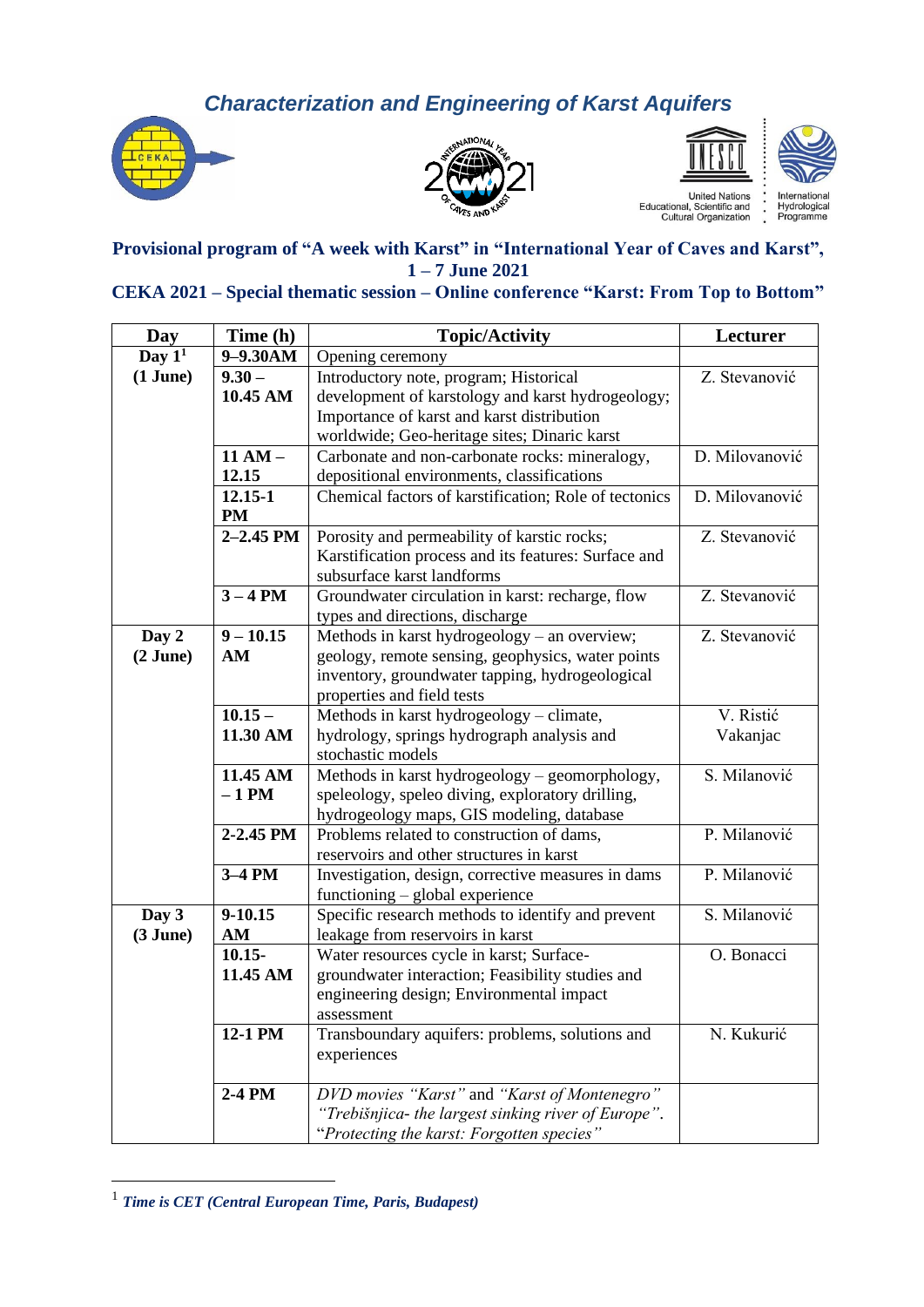| Day 4<br>$(4$ June $)$      | 9-10.30<br>AM            | Characterization of karst aquifers; Groundwater<br>budget; Specific regime of karstic groundwater<br>(quantity, quality); Safe yield; Aquifer control and<br>sustainability                                                                                                                                                                                                                                                                                                                                                                                                                                  | Z. Stevanović                                                                                                                                                                                                      |
|-----------------------------|--------------------------|--------------------------------------------------------------------------------------------------------------------------------------------------------------------------------------------------------------------------------------------------------------------------------------------------------------------------------------------------------------------------------------------------------------------------------------------------------------------------------------------------------------------------------------------------------------------------------------------------------------|--------------------------------------------------------------------------------------------------------------------------------------------------------------------------------------------------------------------|
|                             | $10.30 -$<br>11.30 AM    | Karst aquifer vulnerability - assessment and<br>visualization; Sanitary protection zones and<br>measures                                                                                                                                                                                                                                                                                                                                                                                                                                                                                                     | V. Živanović                                                                                                                                                                                                       |
|                             | $11.45 - 1$<br><b>PM</b> | Quality dynamics at karst springs. A challenge for<br>drinking water supplies. Isotopic methods in karst,<br>GW ageing                                                                                                                                                                                                                                                                                                                                                                                                                                                                                       | Lj. Vasić                                                                                                                                                                                                          |
|                             | $2 - 3.15$<br><b>PM</b>  | Modeling of karst aquifers - conceptualization for<br>numeric models, software, EPM, CFP, case studies                                                                                                                                                                                                                                                                                                                                                                                                                                                                                                       | N. Krešić                                                                                                                                                                                                          |
|                             | $3.30 - 4.30$            | Stochastic modeling of karst hydrogeological<br>systems and water resources assessment:<br>Challenges and solutions                                                                                                                                                                                                                                                                                                                                                                                                                                                                                          | I. Jemcov                                                                                                                                                                                                          |
| Day 5<br>$(5 \text{ June})$ | 10 AM -<br><b>5 PM</b>   | Special Session - Lecturing by Distinguished<br><b>Guests</b><br>12 Invited Lectures - members of the Karst<br>Commission and/or former CEKA course lecturers<br>provide lectures on various topics (30' each)                                                                                                                                                                                                                                                                                                                                                                                               | Augusto Auler,<br>Jianhua Cao,<br>Francesco Fiorillo,<br>Derek Ford,<br>Nico Goldscheider,<br>Chris Groves,<br>John Gunn,<br>Hervé Jourde,<br>Attila Kovács,<br>Peter Malik,<br>Bartolomé Navarro,<br>Abe Springer |
| Day 6-7<br>$(6 - 7$ June)   | 9 AM -<br><b>5 PM</b>    | Online Multidisciplinary Conference for young<br>karst researchers and professionals<br>"Karst: From Top to Bottom"                                                                                                                                                                                                                                                                                                                                                                                                                                                                                          | <b>Call for Abstracts</b><br>- Open from<br>1 February;                                                                                                                                                            |
|                             |                          | (Details and topics posted at web site<br>http://www.karst.edu.rs/en/index.html).<br>Attendance: free of charge;<br>Abstract: 1 page, to be published in the Books of<br>Abstracts;<br>Time for presentation 15 minutes; Authors of high-<br>quality presentations would be invited to prepare<br>paper for publishing in SI Journal "Carbonates"<br>and Evaporites" or some of Serbian geological<br><i>journals;</i><br>Conference is especially devoted to younger and<br>talented karst researchers, preferably, but not<br>limited for age under 40.<br>Closing session, concluding remarks, issuing of | Deadline for<br>abstract<br>submission<br>$-30$ April;<br>Abstracts<br>acceptance<br>$-15$ May<br>Z. Stevanović,                                                                                                   |
|                             |                          | certificates                                                                                                                                                                                                                                                                                                                                                                                                                                                                                                                                                                                                 | S. Milanović                                                                                                                                                                                                       |

## **Coordinators** CEKA 2021 **and Co-Chairs** of the Conference:

Prof. Dr Zoran Stevanović [zstev\\_2000@yahoo.co.uk](mailto:zstev_2000@yahoo.co.uk) Assis. Prof. Dr Saša Milanović [sasa.milanovic@rgf.bg.ac.rs](mailto:sasa.milanovic@rgf.bg.ac.rs)

## **Technical Committee:**

Dr Ljiljana Vasić, Secretary General [ljiljana.vasic@rgf.bg.ac.rs;](mailto:ljiljana.vasic@rgf.bg.ac.rs) Dr Branislav Petrović, [branislav.petrovic@rgf.bg.ac.rs;](mailto:branislav.petrovic@rgf.bg.ac.rs) MSc Veljko Marinović [veljko.marinovic@yahoo.com](mailto:veljko.marinovic@yahoo.com)